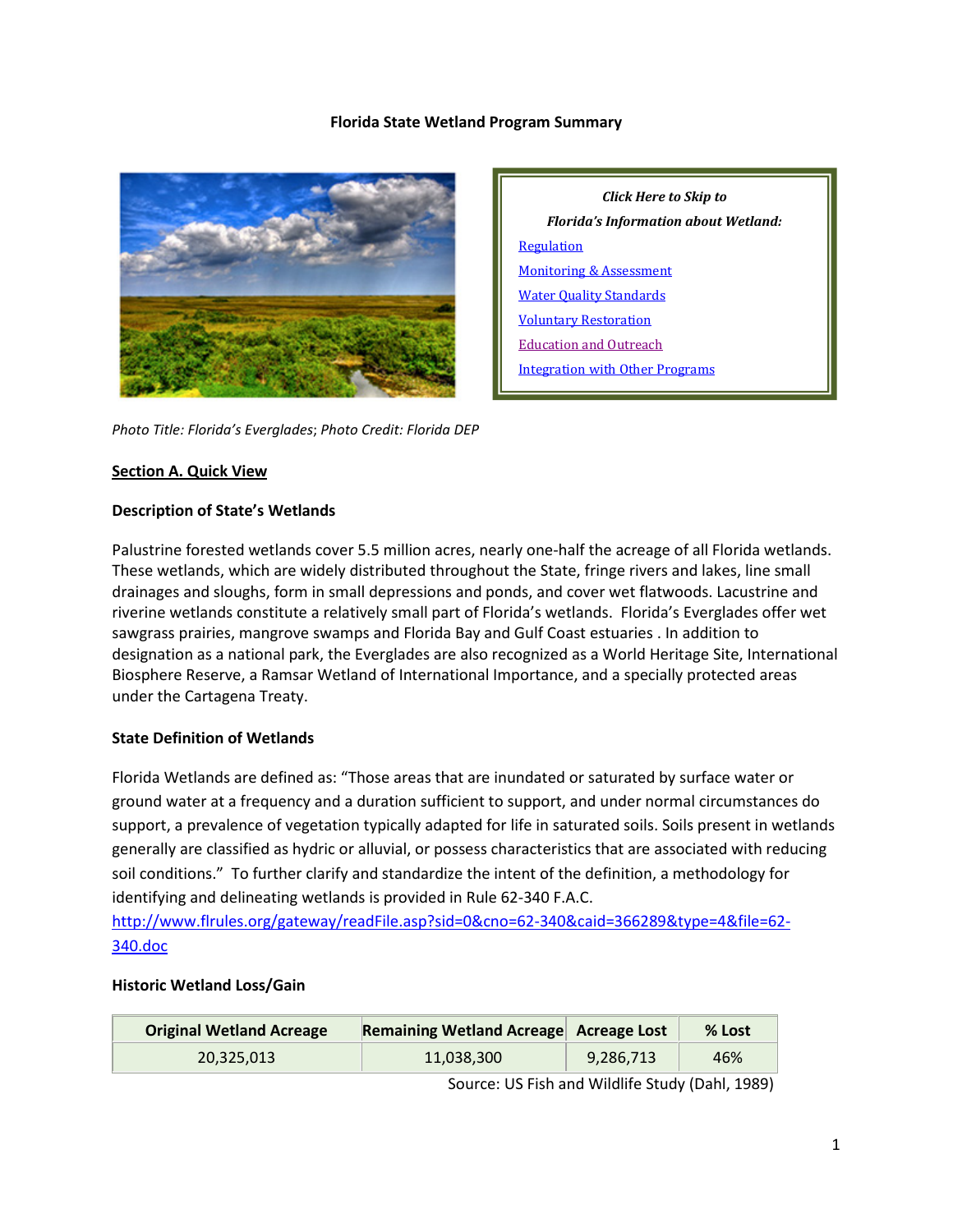### **Primary State Wetlands Webpage**

Submerged Lands and Environmental Resources Coordination (SLERC) Website <http://www.dep.state.fl.us/Water/wetlands/>

## **State Wetland Program Plan**

The State of Florida Wetland Program Plan 2013-2016 <http://water.epa.gov/type/wetlands/upload/fl-wpp-2013.pdf>

## **Not Net Loss/Net Gain Goal**

Florida does not have a goal of no net loss or gain of wetland acreage. However, the regulatory rules are written in a manner that achieves a programmatic goal through implementation, and a project permitting goal of no net loss in wetland or other surface water functions. The State's Environmental resource Permit (ERP) standard requires that activities not adversely impact the value of functions provided to fish and wildlife and listed species by wetlands and other surface waters.

## **State Budget and Staffing for Wetland Work**

| <b>State</b>  | Core element #1:  | <b>Core Element #2:</b> | <b>Core Element #3:</b>  | <b>Core Element #4:</b>  |
|---------------|-------------------|-------------------------|--------------------------|--------------------------|
| <b>Name</b>   | Regulation        | <b>Monitoring and</b>   | <b>Wetland Water</b>     | <b>Voluntary Wetland</b> |
|               |                   | <b>Assessment</b>       | <b>Quality Standards</b> | <b>Restoration</b>       |
| Agency        | Florida DEP       | Florida DEP             | Florida DEP              | Florida DEP              |
| <b>Source</b> | Information not   | Information not         | Information not          | Information not          |
|               | available         | available               | available                | available                |
| Amount        | Information not   | Information not         | Information not          | Information not          |
|               | available         | available               | available                | available                |
| <b>FTE</b>    | 200-300 FTE Total | (See regulation)        | (See regulation)         | (See regulation)         |

### **State Permitting Fees**

| <b>State Permitting Fee</b> | <b>State Name</b>  |
|-----------------------------|--------------------|
| Yes/No                      | YES                |
| Amount (range)              | \$0-\$14,000       |
| Agency                      | DEP, WMD or County |

### **Innovative Features**

- The comprehensive nature of the state program is broader than the federal program in that it also regulates alterations of uplands that may affect surface water flows, including addressing issues of flooding and stormwater treatment;
- The state program is in addition to, not in place of or superseded by the federal dredge and fill permit programs. There are no thresholds wherein some activities are reviewed by the state and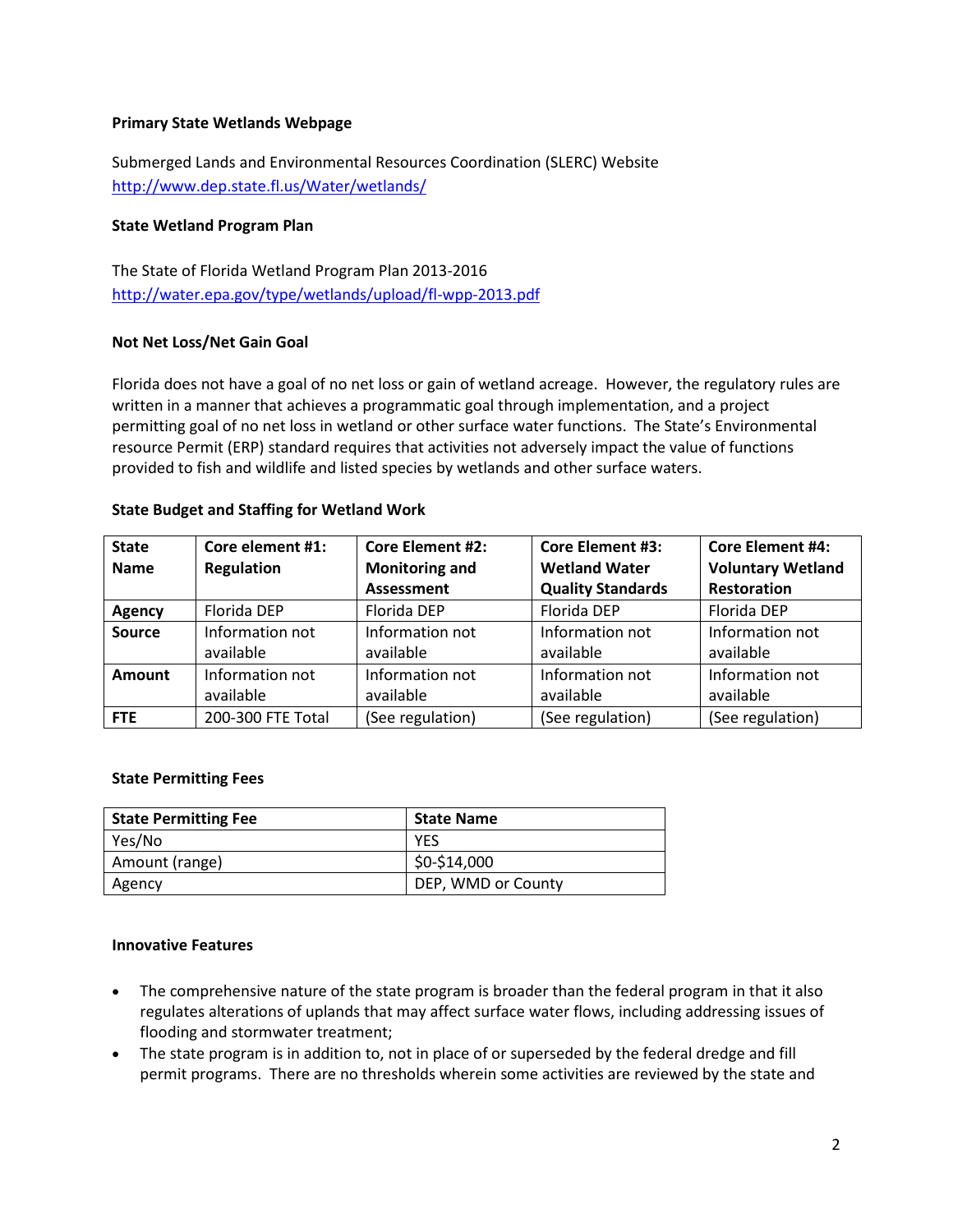others by the federal government. In essence applicants must get all applicable permits and authorizations from both the state and the federal government before beginning work;

- Delegation of responsibilities between the state Department of Environmental Protection (DEP) and the water management districts (who have regional ad valorum taxing authority);
- The linkage of the state regulatory and proprietary programs discussed in the following section;
- A wetland delineation methodology ratified under state law that is binding on all state, regional, and local governments throughout Florida. This methodology is specific to Florida, and differs from the federal wetland delineation methodology;
- Environmental Resource Permits (ERP) permits are valid for the life of the system (includes all structures and works authorized for construction or land alteration). The ERP permit does not automatically expire after the construction phase (typically a five-year period), and continues to cover operation (use of) of the system;
- A program that regulates the trimming or alteration of mangroves; and

## **Models and Templates**

- Florida's wetland mitigation assessment methodology Uniform Mitigation Assessment Method (UMAM)
- Florida's Joint Coastal Permit (JCP)

## <span id="page-2-0"></span>**Section B. Regulation**

### **How are Wetlands Regulated in the State?**

Florida currently has a comprehensive wetland program that encompasses the four core elements of regulation, voluntary restoration and protection, monitoring and assessment, and water quality standards. Florida's wetland regulatory program is based on independent state authority and applies in addition to (not as a substitute for or superseded by) the federal §404 program. Regulation includes any activities in, on, over or under surface waters, construction of stormwater systems, and surface water management systems. These are governed by a single set of state rules and connected with a stateowned submerged lands program, which is analogous to the Section §404 program. The state has its own set of legislative rules. Florida's program regulates most land alterations (including land clearing, development, stormwater, dredging and filling, mining, beach nourishment and re-nourishment, and other activities that affect water quality and quantity (draining and flooding) of uplands, wetlands, and other surface waters, including isolated wetlands.

Activities and uses of its state-owned submerged lands require additional, applicable proprietary authorizations, but these authorizations are issued or denied concurrently with the decision to issue or deny an individually-processed regulatory permit. Florida also has separate authority to regulate trimming and alteration of mangroves. As such, the scope of Florida's program extends beyond that of merely a "wetland" program or one limited only to regulation of dredging, filling, and discharges within wetlands or surface waters. The Florida Department of Environmental Protection (FLDEP) implements the state's wetland protection programs in partnership with the five regional Water Management Districts (WMDs), as well as with various delegated local government programs.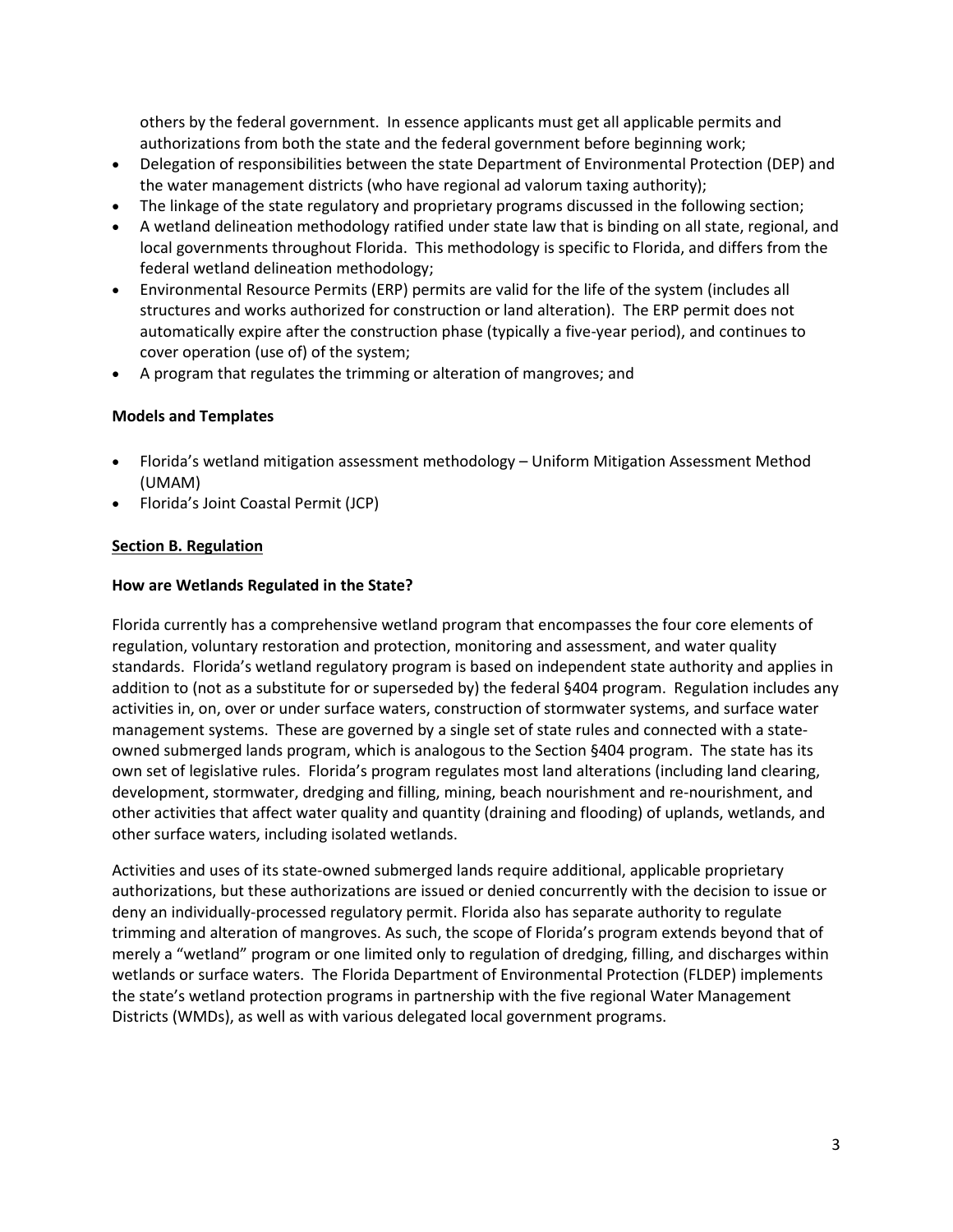An environmental resource permit "ERP" program regulates virtually all alterations to the landscape, including all tidal and freshwater wetlands and other surface waters (including isolated wetlands) and uplands. Florida's statewide regulatory Environmental Resource Permit (ERP) program is authorized under part IV of Chapter 373, F.S. It operates independently of the federal dredge and fill programs under Section 404 of the Clean Water Act and Section 10 of the Rivers and Harbors Act of 1899 [\(http://www.dep.state.fl.us/water/wetlands/docs/erp/overview.pdf\)](http://www.dep.state.fl.us/water/wetlands/docs/erp/overview.pdf). This document is being updated to reflect regulations that have changed since 2011.

Issuance of the ERP also constitutes a water quality certification or waiver thereto under section 401 of the Clean Water Act, 33 U.S.C. 1341. It also integrates the responsibilities for providing a coastal zone consistency concurrence directly as part of the decision to issue or deny an ERP; which also is provided to the USACE. The ERP program is implemented by the Florida Department of Environmental Protection (DEP), five regional water management districts (WMDs), and delegated local governments (Broward County and Hillsborough County Environmental Protection Department); the divisions of responsibilities of the agencies are described in Operating and Delegation Agreements incorporated by reference in Chapter 62-113 of the Florida of the Florida Administrative Code (F.A.C.). The State processes more than 10,000 agency actions each year statewide for Environmental Resource Permits.

ERP program jurisdiction is broader than the §404 program because it regulates alterations of uplands that may affect surface water flows (including issues of flooding and stormwater treatment) and alterations to "isolated" wetlands that lie beyond federal jurisdiction. The Corps may not act on applications that require a §404 permit unless an ERP or wetland resource permit has been issued or the project is exempt.

The FLDEP and the WMDs use a step-by-step methodology to review ERPs. A proposed project must demonstrate: avoidance and minimization of any potential adverse impacts; verification of compliance with surface and groundwater quality standards; consideration of direct, secondary, and cumulative impacts to water resources, and, for activities located in wetlands and other surface waters, confirmation that the project is not contrary to the public interest according to a prescribed multiple factor balancing test (or confirmation that proposed activities located in an Outstanding Florida Water are clearly in the public interest).

In addition to obtaining an ERP, activities that are located on state-owned (including "sovereignty") submerged lands also require a *proprietary authorization (PA)* from the state. The authorization addresses issues such as riparian rights, impacts to submerged land resources, and preemption of other uses of the water by the public. The state's rules regarding sovereignty submerged lands outline the authorization required for construction and uses of state-owned submerged lands, as well as special criteria that apply to construction and uses of state aquatic preserves. The PA program is implemented jointly by the FLDEP and four of the state's five WMDs, which are authorized to act as staff of the Governor and Cabinet sitting as the Board of Trustees of the Internal Improvement Trust Fund. For activities located on state-owned submerged lands, the proprietary review is linked to the ERP review. In these areas, applicants must qualify for both authorizations, if applicable, in order to receive either authorization.

Additionally, the state has a **Beach and Shore Preservation Act**, which contains requirements related to wetland protection and coordinated review of coastal construction activities. In some cases, there may be a need to obtain this permit instead of an ERP. FLDEP's Division of Water Resource Management conducts concurrent processing of applications for coastal construction permits, ERPs, and state-owned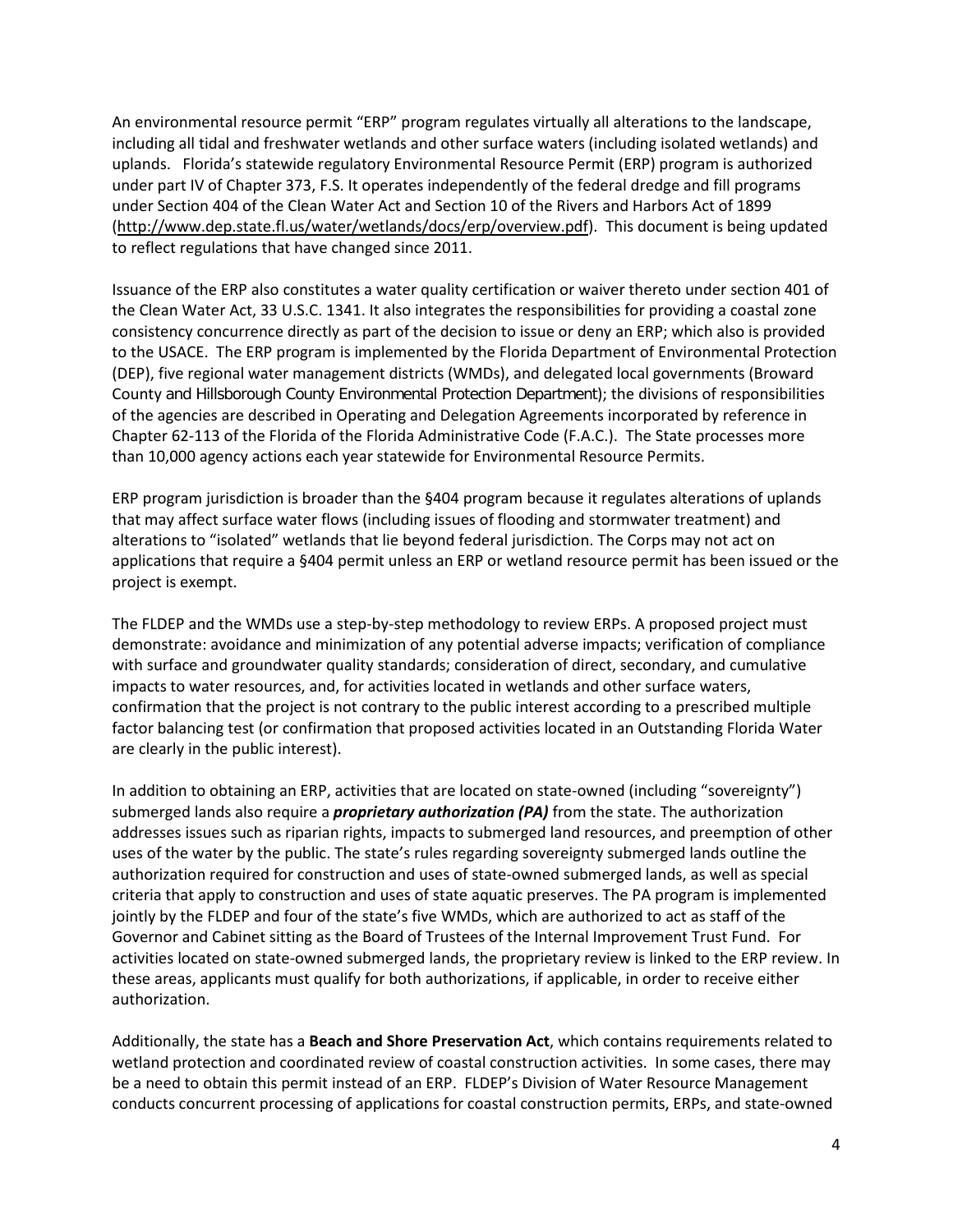submerged lands authorizations. These permits and authorizations are consolidated into a joint coastal permit (JCP). A JCP is required for activities that meet all of the following criteria: (1) are located on Florida's natural sandy beaches facing the Atlantic Ocean, the Gulf of Mexico, the Straits of Florida or associated inlets; (2) extend seaward of the mean high water line; (3) extend into sovereign submerged lands; and (4) are likely to affect the distribution of sand along the beach.

**Florida's Coastal Zone Protection Act** contains requirements related to coastal zone management, including wetland protection, requiring consistency and coordinated review of all pertinent coastal construction activities. This program is like the Section §404 program and is tied to ERP permits. It grants 401 certification, and for activities in coastal counties, issuance of the state ERP also constitutes a consistency concurrence or waiver thereto that the activities are in compliance with the state's federally-approved coastal zone management program.

Finally, to **protect the state's unique mangrove resources**, the Florida legislature has enacted a program that enables the FLDEP and delegated local governments to regulate the trimming or alteration of mangroves (FLA. STAT. ANN. §§ 403.9321 to .9333), if not regulated under an ERP.

| <b>Delineation Guidance</b> | Yes | No | <b>Detail</b>                                            |
|-----------------------------|-----|----|----------------------------------------------------------|
| Use State's Own Method      |     |    | Florida Unified Wetland Delineation Methodology          |
|                             |     |    | (Chapter 62-340, F.A.C.)                                 |
| Use Corps' 87 Manual and    |     | х  | Note: The Florida Unified Wetland Delineation            |
| <b>Regional Supplement</b>  |     |    | delineations are often close or identical to those using |
|                             |     |    | the 1987 manual.                                         |
| Other (Please describe)     |     | χ  |                                                          |

#### **Wetland Delineation**

*Description:* Florida has adopted a unified wetlands delineation methodology that is binding to all state, regional, and local governments throughout the state. This methodology is specific to Florida and recognizes the unique vegetation, hydrology, and soil features that exist in the state. The Florida Department of Environmental Protection has the responsibility to perform Formal Wetland Delineations, provide training in wetland delineation and classification, provide technical assistance to other programs of the Department, and ensure the consistent statewide use of the Florida Unified Wetland Delineation Methodology (Chapter 62-340, F.A.C.).

Although the Florida methodology differs from the U.S. Army Corps of Engineers' ("Corps") 1987 *Wetland Delineation Manual*, state and federal wetland delineation lines are often very close or identical. Florida's methodology does apply to wetlands where there is no federal jurisdiction. The State of Florida does not have a concept of isolated wetlands as "non-regulatable". There are so many Section 10 waters in the state, that it does not make sense to just use the Corps 1987 manual.

### **Evaluation Methodology**

The Florida Department of Environmental Protection, has the responsibility to provide training in wetland classification, provide technical assistance to other programs of the Department, and ensure the consistent statewide use of the Florida Unified Wetland Delineation Methodology (Chapter 62-340, F.A.C.). The Florida Uniform Mitigation Assessment Method (UMAM) provides a standardized procedure for assessing the ecological functions provided by wetlands and other surface waters, the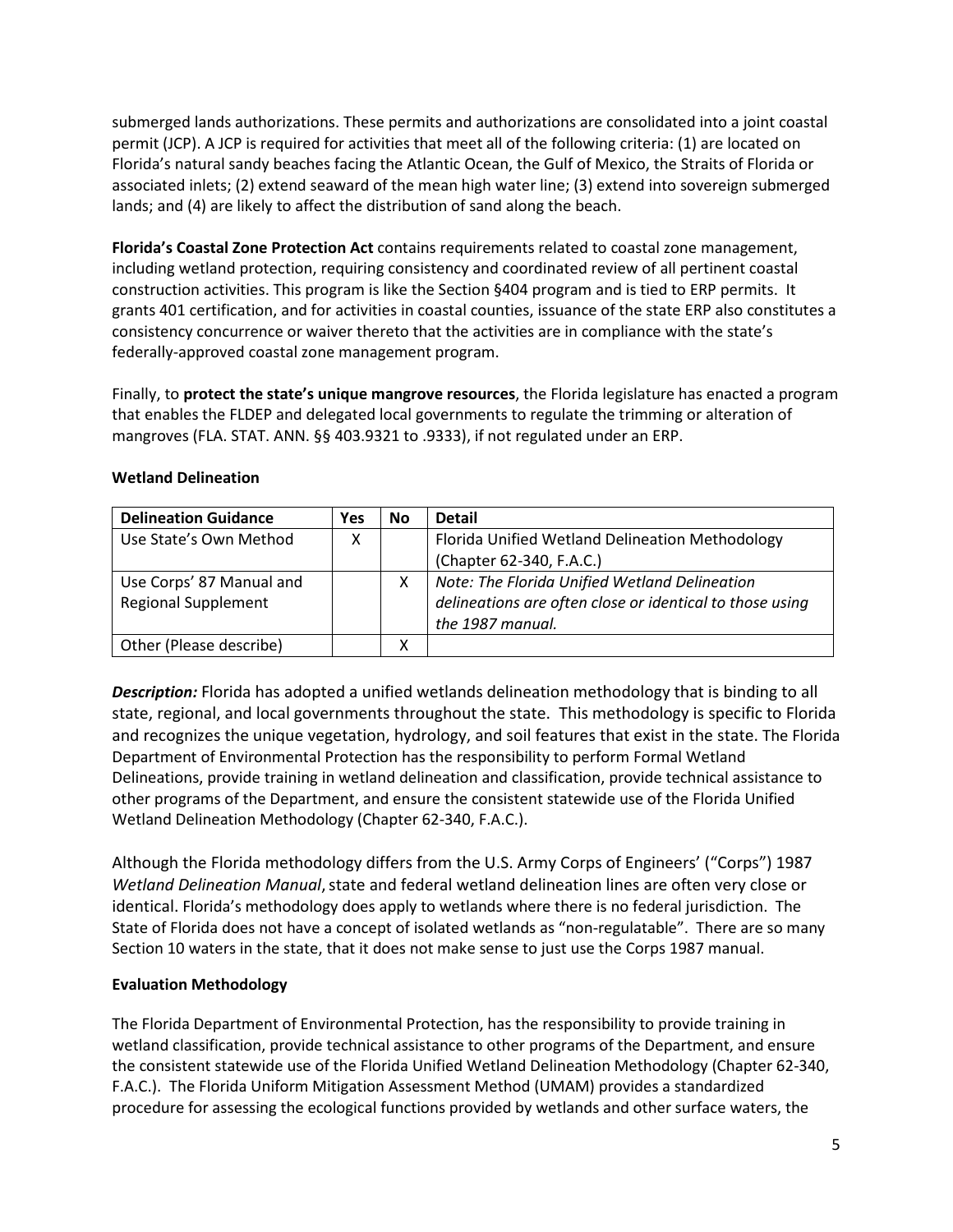amount that those functions are reduced by a proposed impact, and the amount of mitigation necessary to offset that loss. This standardized methodology is also used to determine the degree of improvement in ecological value of proposed mitigation bank activities. The UMAM evaluates functions through consideration of an ecological community's current condition, hydrologic connection, uniqueness, location, fish and wildlife utilization, time lag, and mitigation risk. Mining activities require some additional evaluation for reclamation work.

## **Exempted Activities**

Certain activities have been exempted by statute and rule from the need for regulatory permits under state law or by agency rule. Anything that does not specifically qualify for an exemption or noticed general permit generally requires an ERP permit. To be exempt by rule, the activities have been previously determined by the agencies to be capable of causing no more than minimal individual and cumulative adverse impacts to wetlands and other surface waters. Examples of exempt activities include: construction, repair, and replacement of certain private docking facilities below certain size thresholds; maintenance dredging of existing navigational channels and canals; construction and alteration of boat ramps within certain size limits; construction, repair, and replacement of seawalls and rip rap in artificial waters; repair and replacement of structures; and construction of certain agricultural activities. In addition, the state has issued a number of general permits for activities that are slightly larger than those that qualify for the above exemptions and that otherwise have been determined to have the potential for no more than minimal individual direct and secondary impacts.

## **Special Provisions for Agriculture and Forestry**

Sections 373.406 and 403.927, F.S., exempt certain agricultural activities from the need for Environmental Resource. Certified aquaculture activities that apply appropriate best management practices adopted under section 597.004 are exempt from the need for permits under part IV of chapter 373, F.S.

## **Penalties and Enforcement**

Florida's Environmental Litigation Reform Act has procedures for minor violations and creates minimums that are easier for staff to enforce. FLDEP, the WMDs, and delegated local governments are authorized to take administrative and civil actions, but criminal provisions may only be enforced by the Office of the State Attorney. The division of responsibility for enforcement between FLDEP, the WMDs, and the delegated local governments is based on the division of permitting responsibilities under the ERP program. Available enforcement actions include: civil damage and penalties for injury to air, waters or property, including plants, animals, and aquatic life, and administrative fines. FLDEP maintains a Compliance and Enforcement Manual to provide guidance to staff. Only FLDEP may recover damages and civil penalties for violations involving state-owned submerged lands.

Injunctive relief is also available to redress wetlands violations. Criminal provisions prescribe fines and imprisonment for willful or reckless violations of wetlands requirements and violations of sovereign submerged lands requirements. In practice, the majority of violations are resolved using administrative or civil procedures; criminal actions are used only in the most serious cases that cannot otherwise be resolved.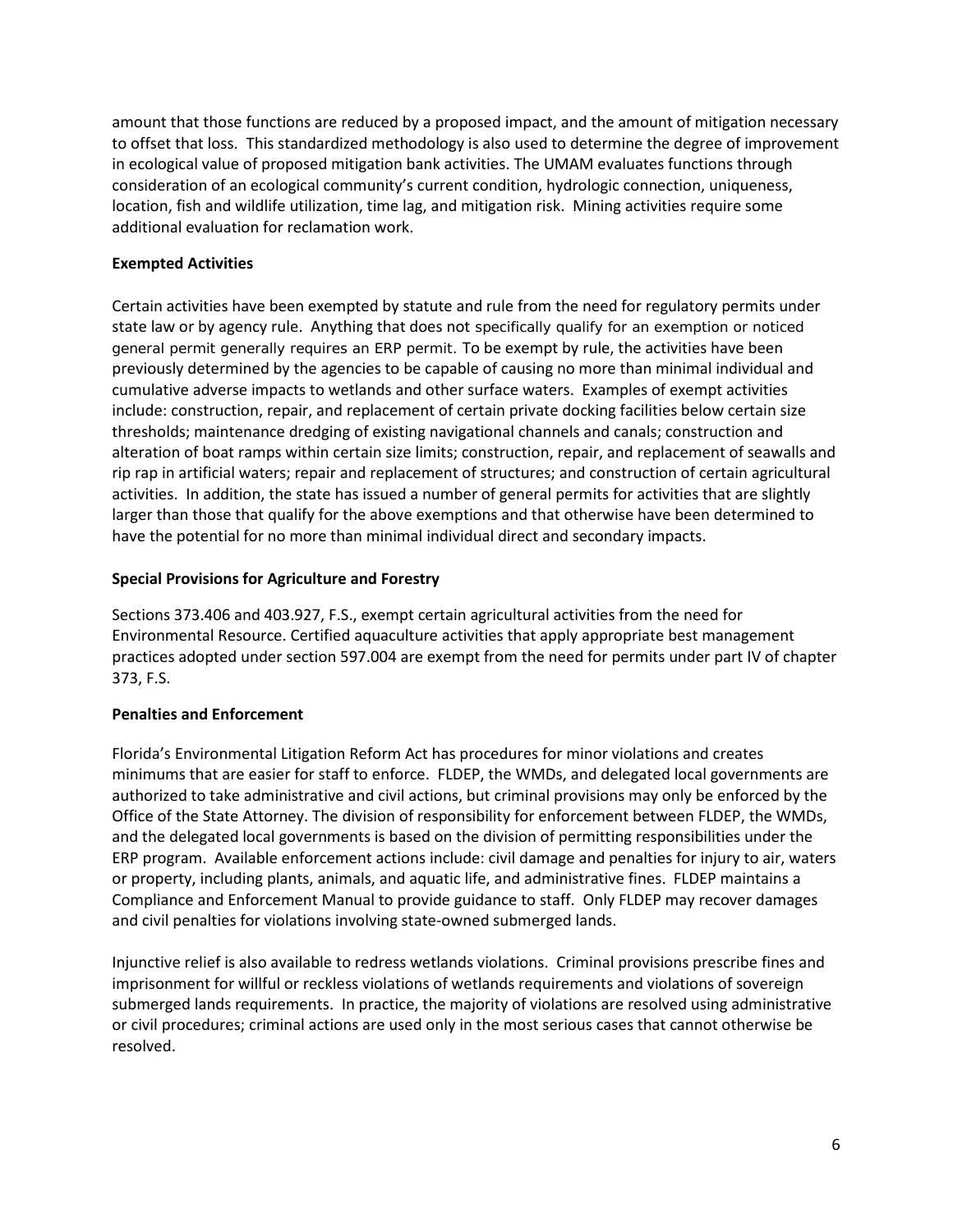## **Permit Tracking**

The FLDEP and each WMD have their own tracking systems to record the permit processes, assessment findings, enforcement actions, and compensatory mitigation. Most data are reported statewide. The DEP's permit tracking system is called Permit Application. Florida has the *Water Portal*, a website that links data to check on areas. The site geographically and spatially shows permitted activities and is searchable.

## **State General Permit (statewide vs. regional coverage)**

| <b>Permit Coverage</b>         | Yes | <b>No</b> | <b>Detail (Type of Permit)</b>                          |
|--------------------------------|-----|-----------|---------------------------------------------------------|
| <b>Regional General Permit</b> | X   |           | WMD has programmatic permits; several regional permits  |
|                                |     |           | that affect specific geographic areas                   |
| Statewide General Permit       |     |           | The Corps has issued a State Programmatic General       |
|                                |     |           | Permit (SPGP) to FLDEP that authorizes the agency to    |
|                                |     |           | issue federal wetland permits (§404/§10) for certain    |
|                                |     |           | activities. Permits processed by a FLDEP "designee" are |
|                                |     |           | included in the SPGP.                                   |

*Description:* The issuance of a (SPGP) from the Corps to the DEP provides that certain activities (such as docks, seawalls, dredging, and activities that qualify for state exemptions or general permits) that qualify under the state regulatory program also will receive the associated federal dredge and fill permit

### **Assumption of 404 Powers**

| <b>Assumption Status</b>         | Yes | <b>No</b> | <b>Detail</b>                                             |
|----------------------------------|-----|-----------|-----------------------------------------------------------|
| Assumed                          |     | Χ         |                                                           |
| <b>Working Toward Assumption</b> |     | Χ         |                                                           |
| <b>Explored Assumption</b>       | Χ   |           | While Florida has actively worked on assumption           |
|                                  |     |           | recently, it is not currently working towards assumption. |

### **Joint permitting**

Florida has a joint permit application form, wherein applicants for a federal dredge and fill permit apply directly to either the DEP or the applicable water management district using the same form that is used for the state ERP. The DEP and the water management districts then forward the application to the U.S. Army Corps of Engineers (Corps) for concurrent federal permit processing (which can only be issued after issuance of the applicable state permit that grants or waives water quality certification).

### **Special Area Management Plans and Advanced Identification Plans**

Updated information to be added by FLDEP.

### **Buffer Protections**

While Florida does not have one statewide rule to protect buffers, buffers are protected as secondary impacts under Environmental Resource Permits. The state does not provide any "one-size-fits-all" recommendations for buffer protection.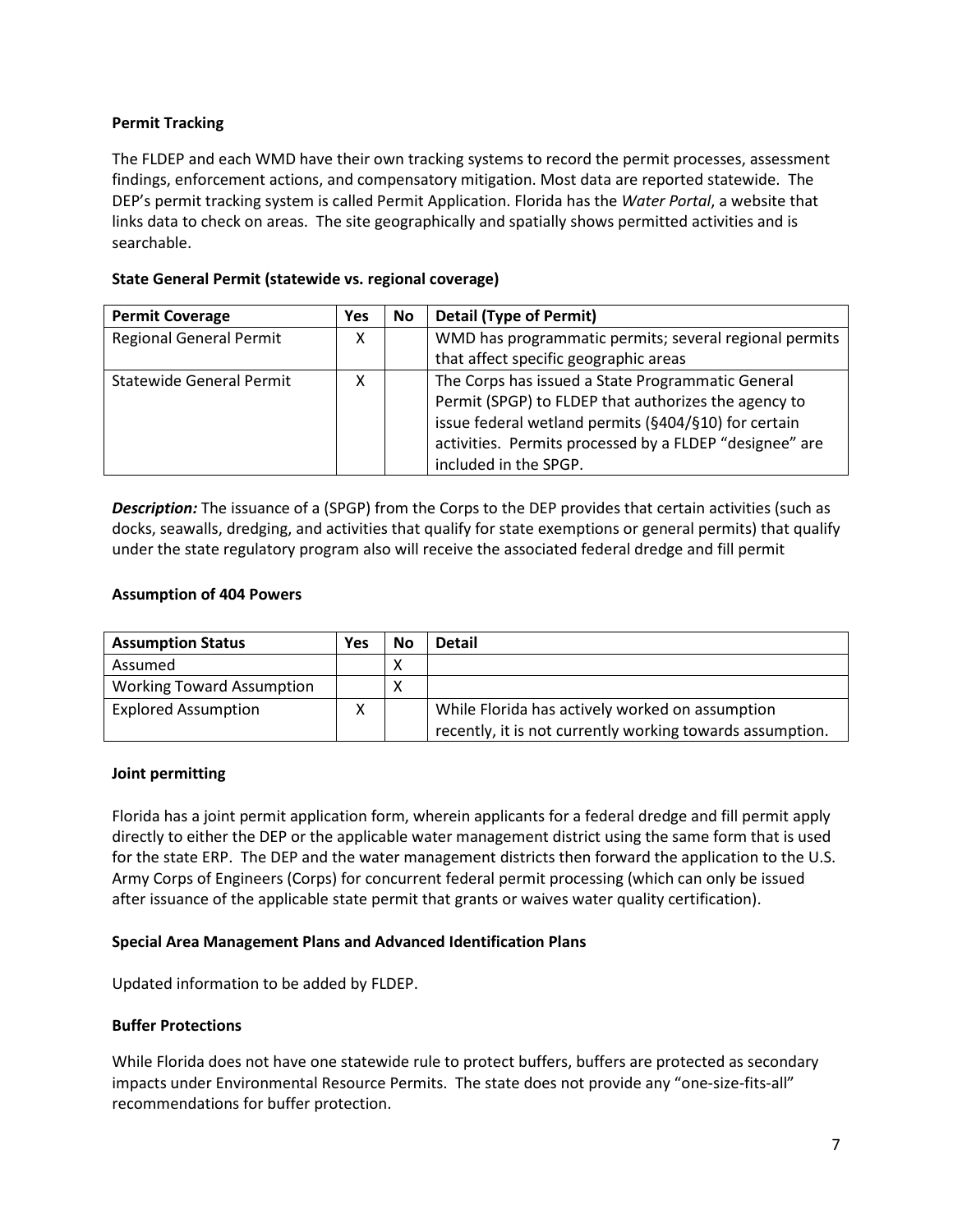## **Mitigation Policy**

Florida's mitigation provisions are designed to further the state's goal of "no net loss" of wetland and other surface water functions. Florida's Uniform Mitigation Assessment Method (UMAM) rules (Chapter 62-345, F.A.C.) establish methods to determine the amount of mitigation needed to offset adverse impacts to wetlands and other surface waters and to award and deduct mitigation bank credits. On-site mitigation is preferred, but mitigation also may occur off-site if it provides greater long-term viability or ecological value. If an applicant proposes to mitigate any adverse impacts within the same drainage basin as the impacts, and if the mitigation fully offsets those impacts, the regulated activity will be considered to have no unacceptable cumulative impacts upon wetlands and other surface waters.

Florida also has an established mitigation program specific to the Florida Department of Transportation (FLDOT). FLDOT annually provides an inventory of anticipated wetland impacts to the regional WMDs, which then develop mitigation plans in coordination with other state and federal regulatory agencies. The mitigation plan may include the purchasing of mitigation bank credits or developing specific mitigation proposals.

## **Mitigation Database**

Florida DEP is working on developing a mitigation database to track site work similar to the federal RIBITS database, on a state-level. [Http://www.dep.fl.us/water/wetlands/mitigation/mitigation\\_banking.htm](http://www.dep.fl.us/water/wetlands/mitigation/mitigation_banking.htm)

### <span id="page-7-0"></span>**Section C. Monitoring and Assessment**

### **Agency Responsible for Wetland Monitoring and Assessment**

Florida does not have a wetland monitoring and assessment program; however, wetlands are a part of a general purpose state water quality monitoring program. At this time, the State of Florida emphasizes regulating wetlands rather than monitoring them.The state's general purpose water quality monitoring program (not wetland-specific) has big infrastructure and does monitor status and trends. This work is not integrated with Florida's Wetland regulatory program. Some monitoring data are collected in the permit review process and from restoration programs that may require water quality monitoring data.

### **Mapping/Inventory**

Maps are just starting to be produced using the state methodology, there is no current statewide status and trends report of wetland gains or losses, based on Florida's wetland delineation methodology. However, historic data is available and Florida is currently working on state mapping initiatives for land use and land cover. These maps will not be used for regulatory purposes. Through a specialized GIS called ERAtools (Environmental Resource Analysis tools), DEP staff has access to NWI maps and numerous other data sources, including jurisdictional boundaries, land use, fish and wildlife resources, inter-agency permitted activities, water resources, and statewide aerial photographs. The state just received a Wetland Program Development Grant to look at wetland integrity mapping based on the Florida Method.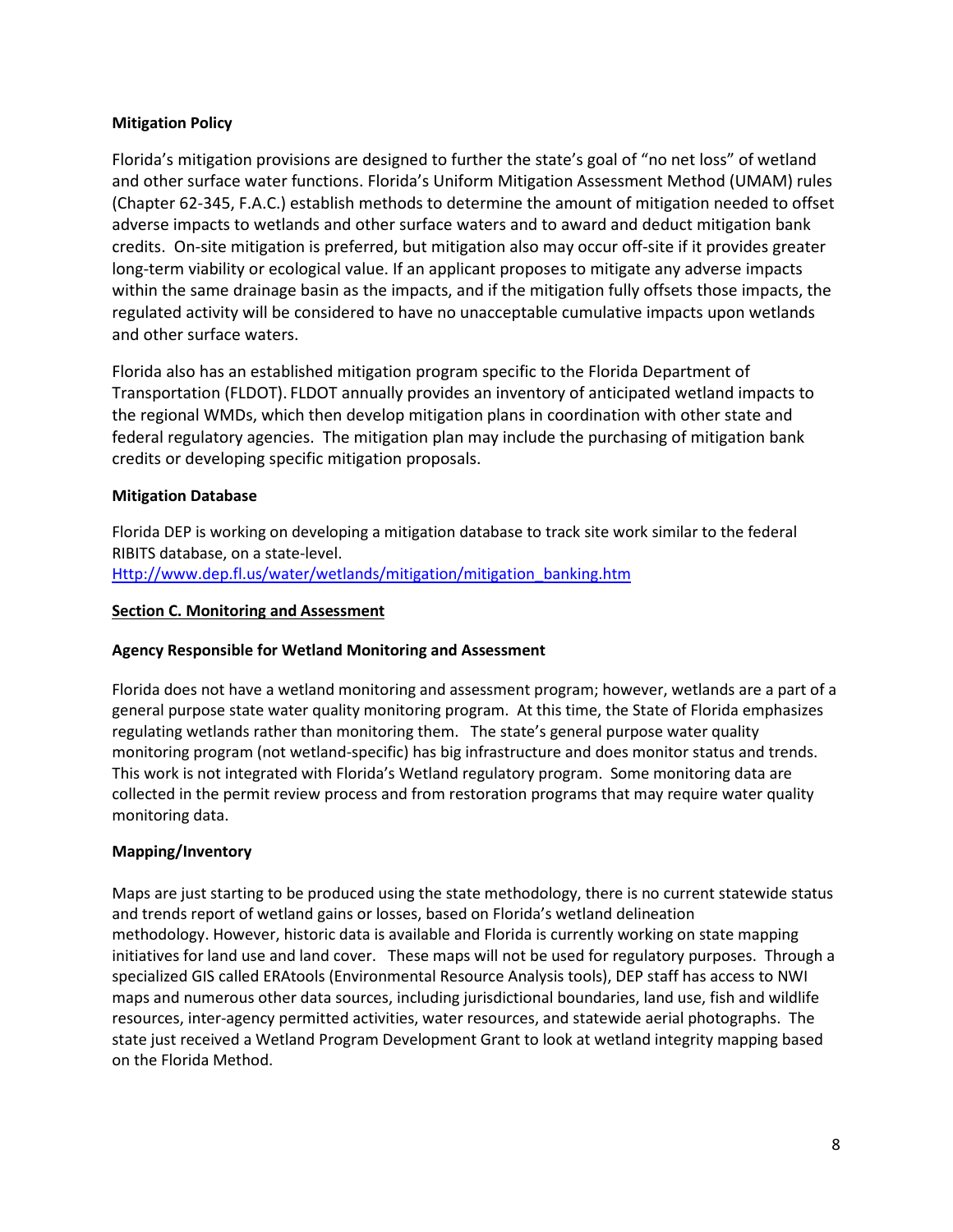Florida is currently working to develop a multi-metric Florida Wetlands Integrity Dataset (FWID) that approximates the locations, extents, and condition of wetlands and other surface waters (WOSW) throughout Florida. This effort will take a three-phased approach that moves from application of remote sensing data to a professional judgment based ecosystem model (Phase 1), to model calibration using field assessed reference sites (Phase 2), and then concluding with model refinement and scenario evaluation (Phase 3). However, FLDEP has a rigorous Biological Assessment Program for rivers and stream. For these water bodies, the state uses two biomonitoring tools: the Stream Condition Index (SCI) and BioReconnaissance (BioRecon).

## **State Wetland Mapping Public Portal**

A number of map sources provide information on the statewide distribution of wetlands. Much of this information is also made available to state, regional, and local agency staff and the general public through geographic information systems (GIS). Florida DEP's *Map Direct Lite* is an easy to use mapping tool that applicants can use to provide some of the information required in the permit applications. Some of the items that you can get using Map Direct Lite include USGS Topo maps, NRCS/SSURGO soils maps, Aerial photographs, FEMA flood zones, locations of Aquatic Preserves or Outstanding Florida Waters, and much more.

<http://ca.dep.state.fl.us/mapdirect/?focus=waterdatacentral&testdrive=true>

### **Wetland Classification and Assessment**

While Florida does not use a wetland classification system and generally the "status" of wetlands, and the functions they provide are determined on a project-by-project basis through the permit application review process, the Florida Natural Areas Inventory provides a robust assessment method that includes wetlands. Florida's Land Use Classification System provides landscape cover categories and type with breakdown by both decimal and tier.

## **Statewide Wetland Monitoring Plan**

Florida DEP outlines monitoring plans for 2013-2016 in its *State of Florida Wetland Program Plan* <http://water.epa.gov/type/wetlands/upload/fl-wpp-2013.pdf>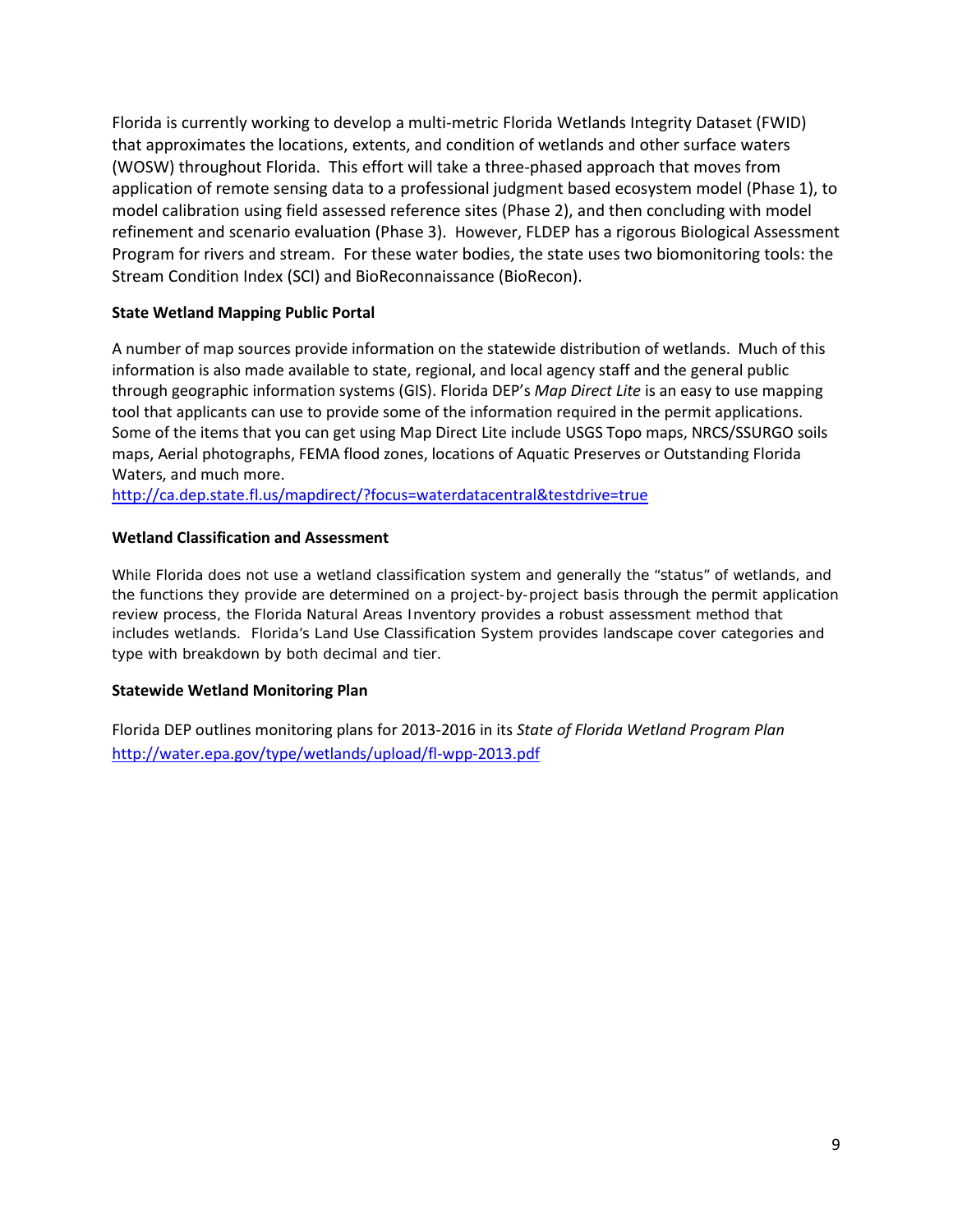## **Overall Wetland Gain and Loss Tracking System**

The DEP and the water management districts track the acreage of wetlands permitted to be dredged, filled, and mitigated through their permit application tracking systems.

## **Wetland Monitoring and Assessment Characteristics**

Many of Florida's monitoring efforts are general to all waterbodies; there is uncertainty about how much of this monitoring and assessment work is done on wetlands. Consequently, the following tables represent the level, type and frequency of monitoring and assessment for all waterbodies, not specifically wetlands.

| Level   | None | Level 1 | Level 2 | Level 3 |
|---------|------|---------|---------|---------|
| Florida |      |         |         |         |

| Type    | <b>None</b> | <b>IBI</b>         | Conditional | Functional |
|---------|-------------|--------------------|-------------|------------|
| Florida |             |                    | Unknown     | Unknown    |
|         |             | (Water Quality)    |             |            |
|         |             | Integrity Program) |             |            |

| Frequency | <b>None</b> | <b>Project Specific</b> | Ongoing           |
|-----------|-------------|-------------------------|-------------------|
| Florida   |             |                         |                   |
|           |             | (Only as part of        | (As part of water |
|           |             | mitigation success      | quality integrity |
|           |             | criteria)               | program)          |

*Description:* Florida's Integrated Water Resource Monitoring Network (IWRM) monitors and assesses chemical, physical and biological ground and surface water quality through a multi-tiered monitoring network. The Status and Trend Monitoring Programs assess water quality on a statewide and regional (tier I) scale. Basin- and stream-specific (tier II) monitoring for the Total Maximum Daily Load (TMDL) Program addresses impaired waters in individual basins and stream segments in order to develop and implement TMDLs for impaired waters that do not meet water quality standards. Site-specific (tier III) monitoring includes intensive surveys for TMDLs, monitoring to establish or revise water quality standards, monitoring to evaluate site-specific alternative criteria, and fifth-year inspections for wastewater facilities under the National Pollutant Discharge Elimination System Program (NPDES).

### **Participation in National Wetland Condition Assessment**

| <b>NWCA Study Type</b>             | Yes | No |
|------------------------------------|-----|----|
| <b>National Study</b>              |     |    |
| <b>State Intensification Study</b> |     |    |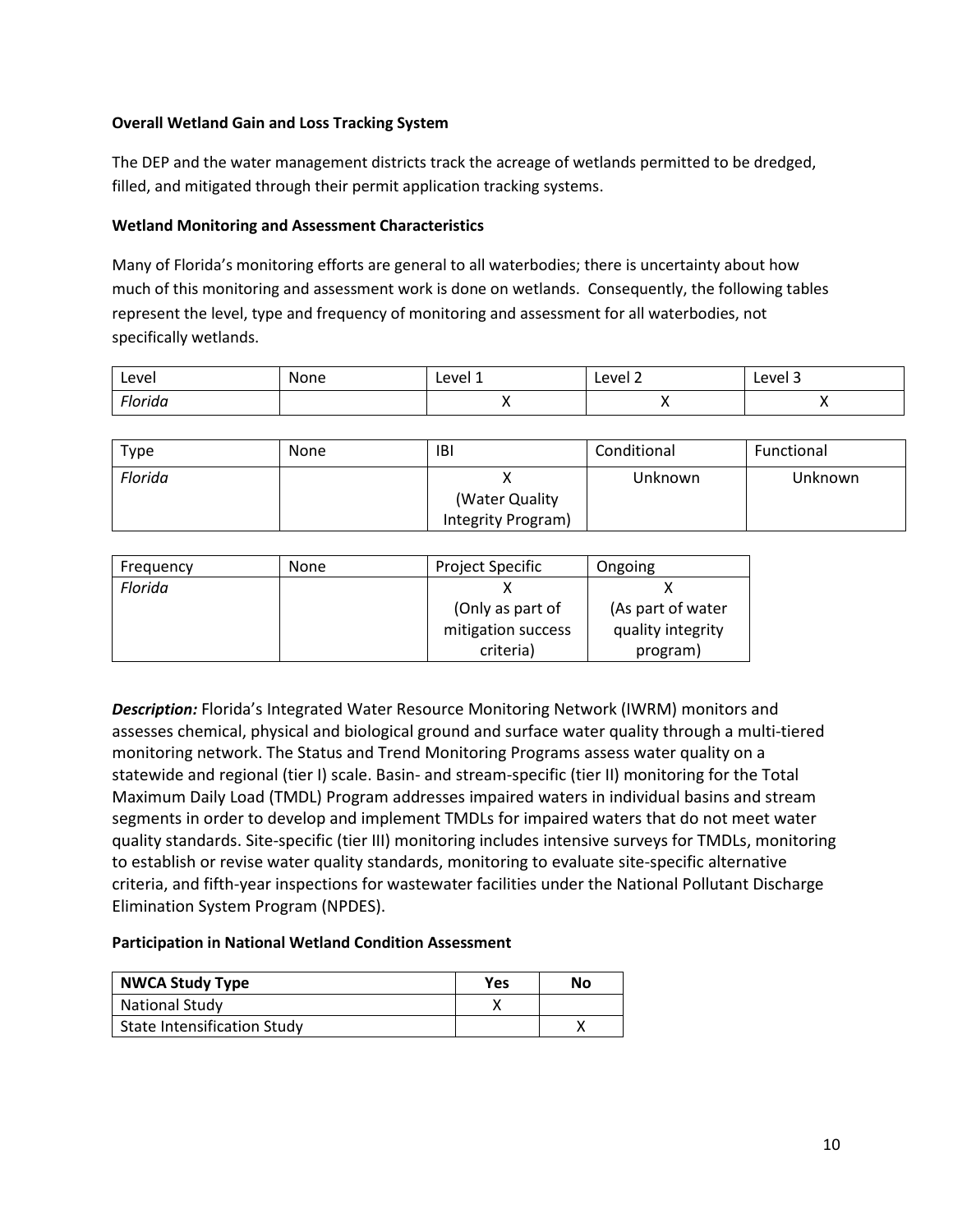### <span id="page-10-0"></span>**Section D. Wetland Water Quality Standards**

#### **Wetland and Water Quality Standards**

| <b>Type</b>             | <b>None</b> | <b>Use Existing</b><br><b>WQ</b><br><b>Standards</b> | <b>In Process</b> | Adopted | <b>Future</b><br><b>Direction</b> |
|-------------------------|-------------|------------------------------------------------------|-------------------|---------|-----------------------------------|
| <b>Wetland-specific</b> |             | $\pmb{\mathsf{X}}$                                   |                   |         |                                   |
| <b>Designated Uses</b>  |             |                                                      |                   |         |                                   |
| Narrative criteria in   |             |                                                      |                   |         |                                   |
| the standards to        |             | X                                                    |                   |         |                                   |
| protect designated      |             |                                                      |                   |         |                                   |
| wetland uses            |             |                                                      |                   |         |                                   |
| Numeric criteria in     |             |                                                      |                   |         |                                   |
| the standards           |             |                                                      |                   |         |                                   |
| based on wetland        |             | $\pmb{\mathsf{X}}$                                   |                   |         |                                   |
| type and location       |             |                                                      |                   |         |                                   |
| to protect the          |             |                                                      |                   |         |                                   |
| designated uses         |             |                                                      |                   |         |                                   |
|                         |             |                                                      |                   |         |                                   |
| Anti-degradation        |             |                                                      |                   |         |                                   |
| policy includes         |             | X                                                    |                   |         |                                   |
| wetlands                |             |                                                      |                   |         |                                   |

**Description:** The goals and objectives of state water policy, including the wetland program, are outlined in Florida's *Water Plan.* The state continues to put its efforts into regulating wetlands rather than monitoring. Although the state does not currently have wetland-specific water quality standards, compliance with the state's surface water quality standards is an integral part of Florida's wetlands protection program and all ERP and wetland resource permit applications must demonstrate such compliance. The state reports that these standards provide strong protections for wetlands. The state is currently working to investigate developing wetland-specific water quality standards for pH, turbidity, and other parameters appropriate to Florida wetlands.

Under Florida's water quality regulatory scheme, all surface waters in Florida fall into one of five classifications based upon their present and future most beneficial use. Narrative and numeric water quality criteria are designed to support those designated uses, and an antidegradation policy applies to wetlands based on designated use classifications. In general, an activity cannot cause or contribute to violations of state water quality standards. Additional, more stringent, water quality standards apply to those waters designated as Outstanding Florida Waters (OFWs). In general, an activity in or directly discharging into an OFW cannot degrade the ambient water quality within the OFW. In order to qualify for an ERP, a regulated activity must also comply with the state's groundwater standards. In addition, special standards have been adopted for discharge of treated stormwater and wastewater into wetlands.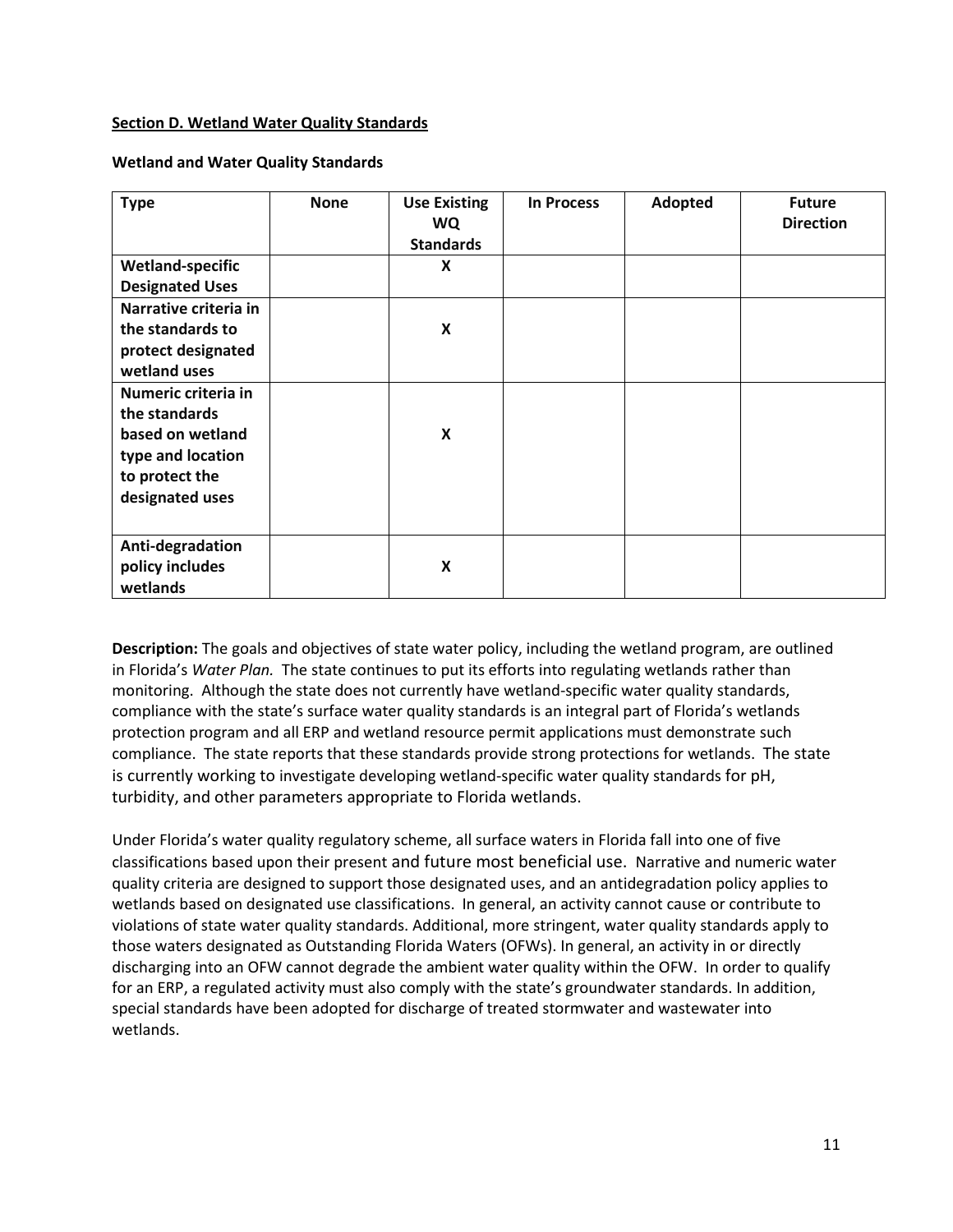## <span id="page-11-0"></span>**Section E. Voluntary Wetland Restoration**

### **Types of Wetland Restoration Work Funded by the State:**

| <b>Type of Work</b>             | <b>YES</b> | <b>NO</b> | <b>Description</b>                                                                                                                                                                                                                                                                                                                                                                                                                                                                                    |
|---------------------------------|------------|-----------|-------------------------------------------------------------------------------------------------------------------------------------------------------------------------------------------------------------------------------------------------------------------------------------------------------------------------------------------------------------------------------------------------------------------------------------------------------------------------------------------------------|
| Fund Wetland Restoration (may   | X          |           |                                                                                                                                                                                                                                                                                                                                                                                                                                                                                                       |
| include easement agreements)    |            |           |                                                                                                                                                                                                                                                                                                                                                                                                                                                                                                       |
| <b>Private Land Restoration</b> |            | X         |                                                                                                                                                                                                                                                                                                                                                                                                                                                                                                       |
| <b>Public Land Restoration</b>  | X          |           | Only public lands and water bodies qualify for funding                                                                                                                                                                                                                                                                                                                                                                                                                                                |
|                                 |            |           | under state-funded restoration programs.                                                                                                                                                                                                                                                                                                                                                                                                                                                              |
| <b>Technical Assistance</b>     | X          |           |                                                                                                                                                                                                                                                                                                                                                                                                                                                                                                       |
| <b>Tax Incentives</b>           |            | X         | The state does not provide any tax incentives for owning<br>or conserving wetlands. However, many local<br>governments do provide for a lowered tax rate for<br>properties in a wetland or conservation zoning<br>classification. Additionally, The Everglades Forever Act<br>(373.4592, F.S.) provides for granting credits to taxes<br>established on farmers in support of the Everglades<br>Restoration if the farmer implements best management<br>practices for reducing phosphorus discharges. |
| Other                           | X          |           | Historically, Florida has one of the largest and most<br>aggressive land acquisition programs in the country, with<br>an excess of \$300 million spent annually to purchase<br>environmentally sensitive lands. However the amount<br>available has not been at this level for more than 5 years.                                                                                                                                                                                                     |

*Description:* The State of Florida does not have one statewide voluntary wetland restoration program. However, the state does have restoration projects (some of them very large) underway in multiple regions of the state, each with its own individual legislation, targeted plan, goals, sponsors, and partners:

- Two major, multi-year, multi-billion dollar wetland restoration efforts in the state (but not coordinated BY the state) include those on the Kissimmee River and in the Florida Everglades. Authorized by the U.S. Congress in 1992, the Kissimmee River restoration is jointly led by the South Florida WMD and the Corps. The effort involves the restoration of an estimated 40 square miles of rivers and floodplains and includes land acquisition, advanced science and engineering, and monitoring. Federal and state legislation have also been established to restore Florida's Everglades and Florida Bay. Guided by the 2000 Comprehensive Everglades Restoration Plan, the Corps, South Florida WMD, and numerous other federal, state, local, and tribal partners, many projects have been completed to date, leading to significant milestones in the restoration effort. Additional legislation targets restoration of Lake Okeechobee, the Geneva Freshwater Lens, Lake Apopka, Lake Panasoffkee, and the Harris Chain of Lakes.
- The Florida Forever program [\(http://www.dep.state.fl.us/lands/ffplan.htm\)](http://www.dep.state.fl.us/lands/ffplan.htm) is the state's major land conservation and acquisition program. Historically, the program devoted \$300 million annually to land acquisition and management, but the amount has not been this high for more than five years. Nearly a quarter of those funds may be used for facilities development, ecological or hydrological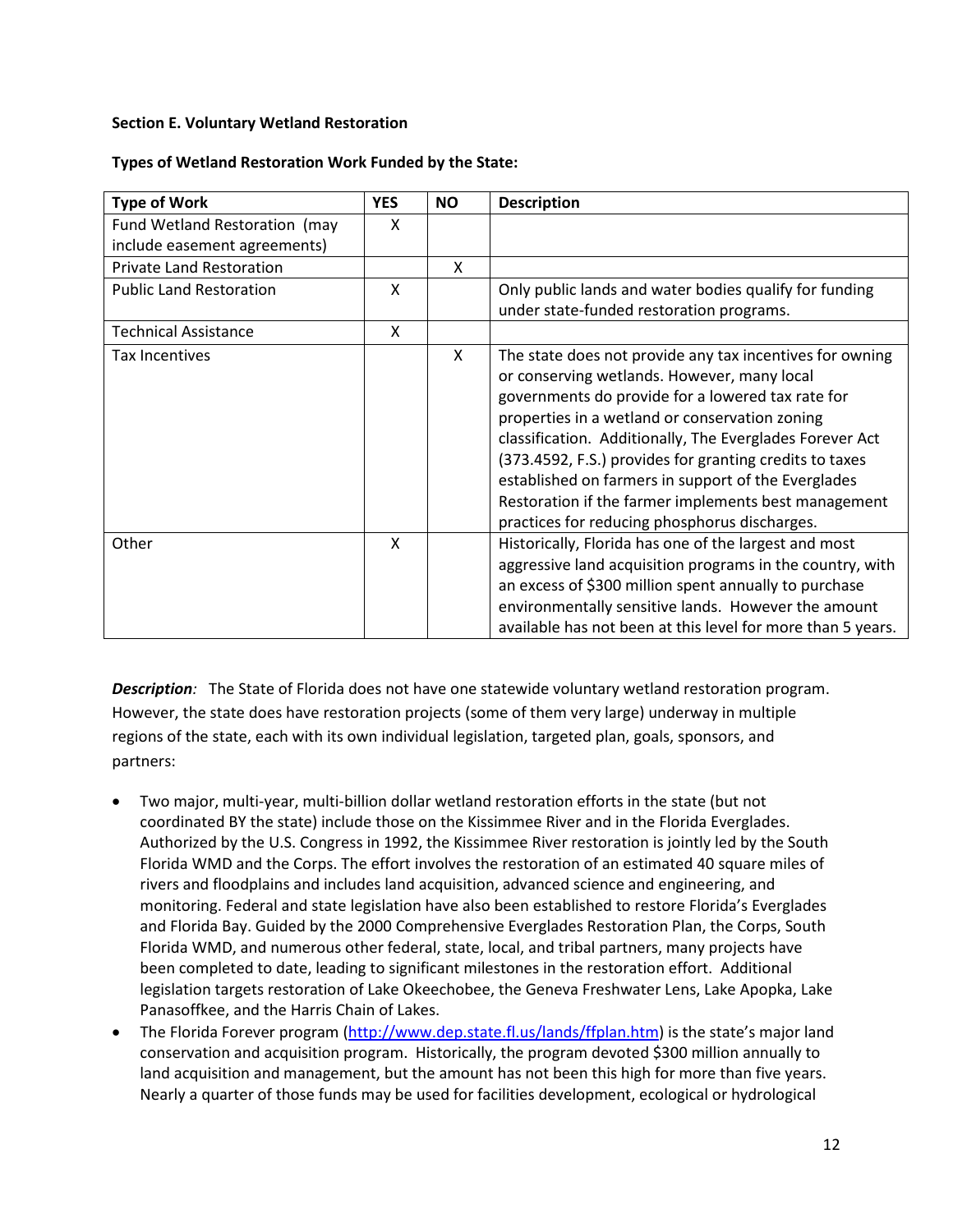restoration, or other capital improvements. When *Florida Forever* funding is appropriated by the legislature it is distributed by the Florida Department of Environmental Protection to a number of state agencies and programs to purchase public lands in the form of parks, trails, forests, wildlife management areas and more. All of these lands are held in trust for the citizens of Florida.

- Most ecological and hydrological restoration funds are distributed through the regional WMDs.
- FLDEP maintains a wetland restoration database to aid local governments and community organizations by providing online tools and research materials needed for the implementation and management of restoration projects.
- The state also has a very active invasive plant management program that is critical to its wetland restoration programs.
- The state also has an established Surface Water Improvement and Management (SWIM) Program to address the degradation and impairment of surface water bodies throughout the state. SWIM requires that each WMD identify and maintain a priority list of water bodies of regional or statewide significance and develop plans and programs for their improvement. In implementing SWIM, the WMDs work with all levels of government and the private sector, with each partner contributing funding or in-kind contributions, or both. SWIM has proven to be one of the state's most important public-private partnerships that preserves and restores Florida's wetlands, in large part because the program is designed to address a waterbody's needs as a system of connected resources on a priority basis.
- Basin Management Action Plans(BMAPs) are the next logical step after TMDLs. These basin plans may include wetland restoration.

| Goal                                    | Yes* | <b>No</b> | <b>Description</b>                                                                                                                                                      |
|-----------------------------------------|------|-----------|-------------------------------------------------------------------------------------------------------------------------------------------------------------------------|
| No Net Loss                             | x    |           |                                                                                                                                                                         |
| Reverse Loss/Net Gain                   | x    |           |                                                                                                                                                                         |
| Nonpoint Source Pollution (NPS)         | X    |           |                                                                                                                                                                         |
| <b>Total Maximum Daily Load (TMDLs)</b> | X    |           | Florida's Wetland Program Plan<br>included the goal to continue<br>development and<br>implementation of Basin<br>Management Action Plans and<br>other TMDL action plans |
| Habitat                                 | X    |           |                                                                                                                                                                         |
| <b>Coastal Protection</b>               | x    |           |                                                                                                                                                                         |
| <b>Floodwater Protection</b>            | X    |           |                                                                                                                                                                         |
| Groundwater                             | x    |           |                                                                                                                                                                         |
| Other (please describe)                 | NO   | Χ         |                                                                                                                                                                         |

### **Goals for Voluntary Wetland Restoration Projects**

\*Under various regulatory circumstances

### **Landowner Guides and Handbooks to Assist with Voluntary Wetland Restoration Efforts**

Most of this guidance is provided at the local/municipal level (especially through Extension and pollution prevention programs).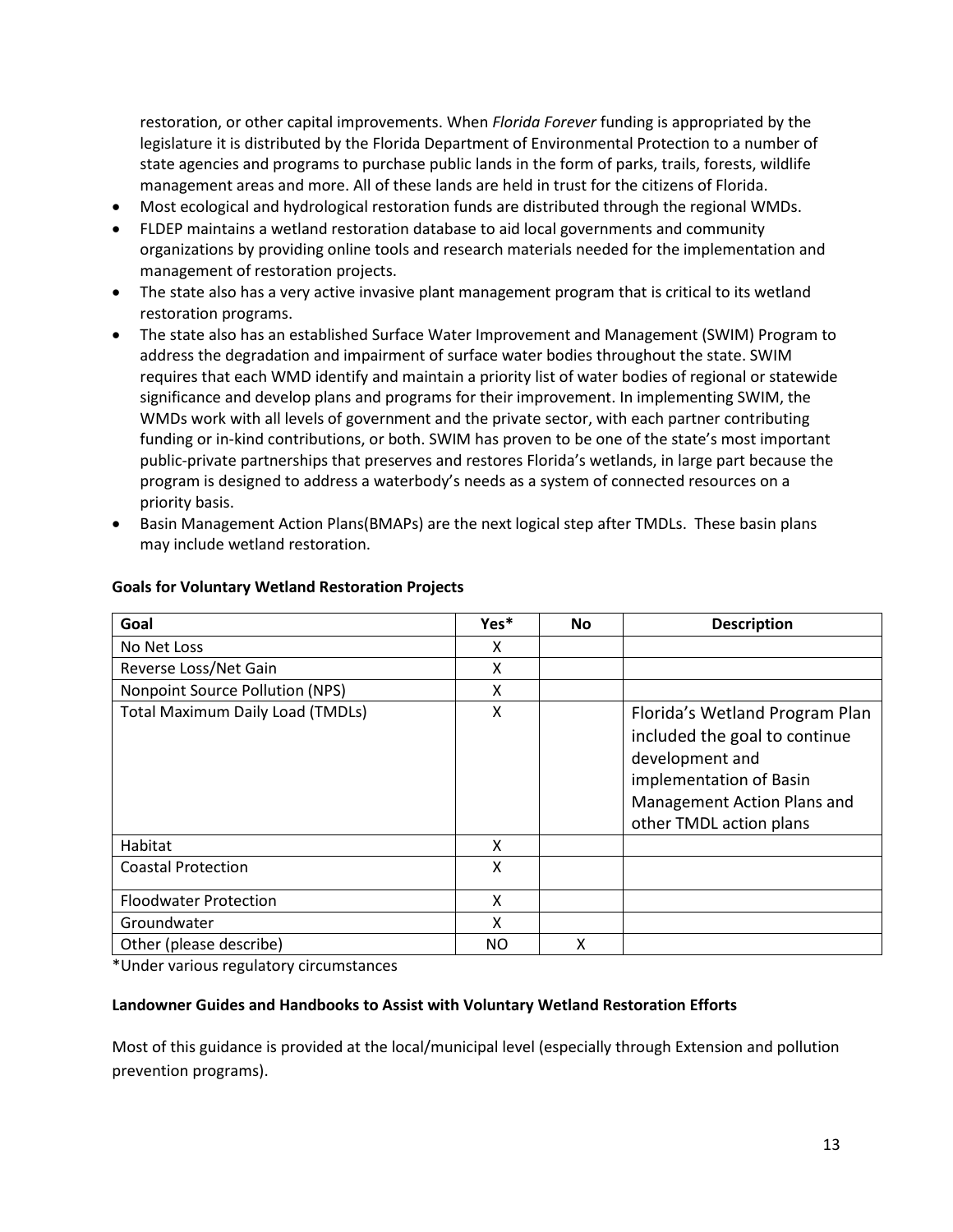## <span id="page-13-0"></span>**Section F. Innovative and/or Highly Effective Education and Outreach**

Florida regularly participates in regional and national meetings/conferences and discusses the regulatory system within the state. Rule workshops and public training sessions are held via webinar to encourage greater participation and involvement from the regulated community.

## **Section G. Climate Change and Wetlands**

The Florida wetlands program does not work directly on climate change issues. Most climate change work in the state is now at the local level (examples include Broward County and Miami Bay planning groups). In the state, sea level rise is more commonly referred to as "nuisance flooding" by the current administration. Sea level rise and coastal resiliency are related at the conceptual level; with specific attention to groundwater impacts from saltwater intrusion. The state is also looking at stormwater issues. The Mangrove Protection Act provides some preservation of buffers that assist with these challenges. South Florida is more active in seeking to address climate change issues, but this is not a state initiative.

The State of Florida does not actively work on climate change issues and has no groups or committees working to address the issue specifically. The state has disbanded Governor Charlie Crist's Governor's Action Team on Energy and Climate Change which had been formed in 2007 and directed to create a comprehensive Energy and Climate Change Action Plan [\(Executive Order 07-128\)](http://www.georgetownclimate.org/resources/florida-executive-order-07-128). The final plan was submitted to the Governor on October 15, 2008

[\(https://www.broward.org/NaturalResources/ClimateChange/Documents/phase2report08.pdf\)](https://www.broward.org/NaturalResources/ClimateChange/Documents/phase2report08.pdf).

Chapter 8 of the plan detailed adaptation strategies for improving Florida's resilience to the anticipated impacts of climate change. Chapter 8 also discussed the climate change impacts projected for Florida, including temperature changes, precipitation changes, sea-level rise, and extreme weather. The plan included goals related to research needs, comprehensive planning, ecosystems and biodiversity, water resources, the built environment and infrastructure, the economy, insurance, emergency preparedness, human health and social effects, government organization and coordination, funding, and education. The plan included a range of water resource management recommendations, as well an emphasis on reducing the rate at which agricultural lands and open green space were to be converted to developed uses, while protecting private property rights and responsibilities. This retained the above- and below ground carbon on these lands, as well as their carbon sequestration potential.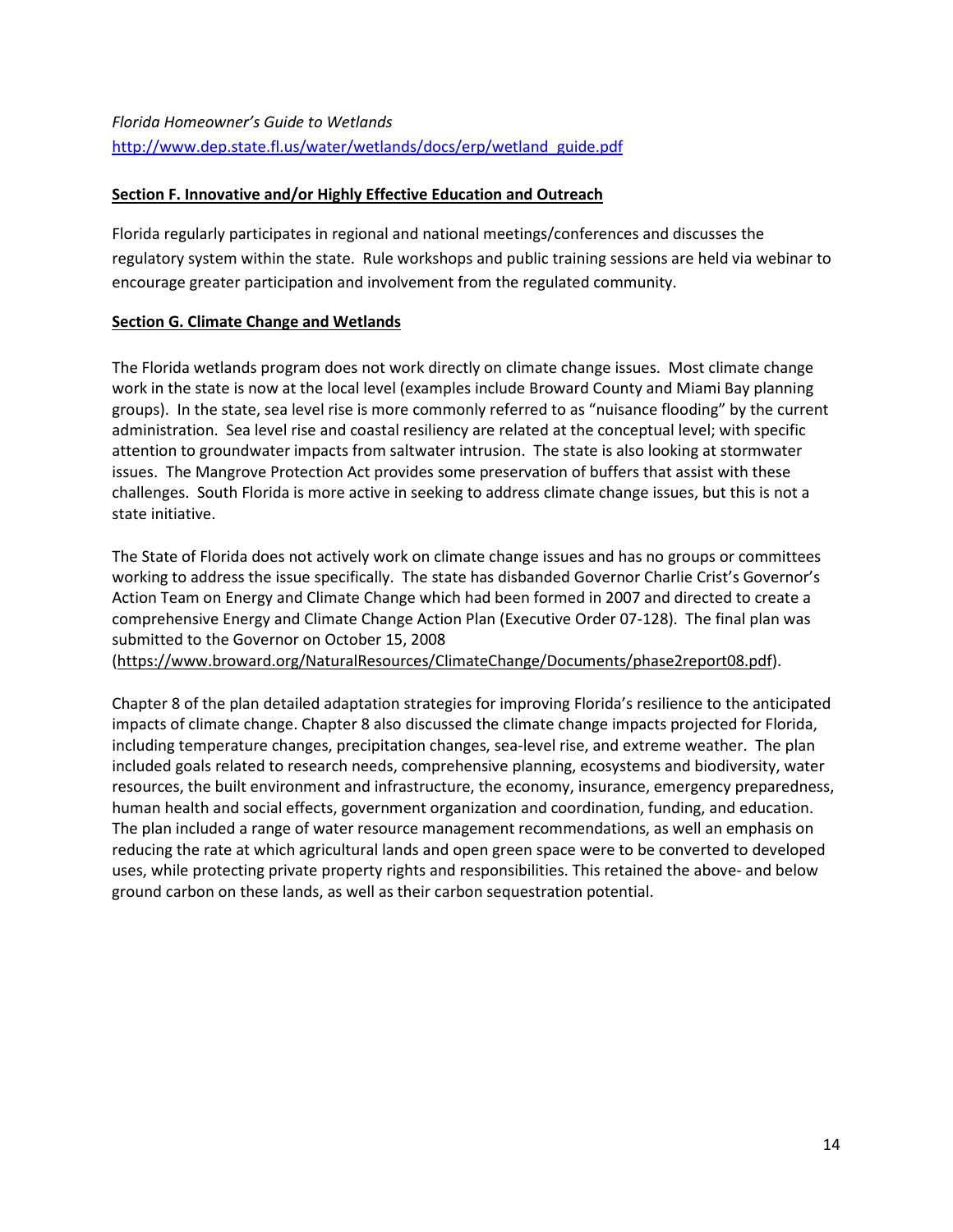# <span id="page-14-0"></span>**Section H. Integration**

| Entity/Program Area                     | Yes/No                | Description of the Connection                    |
|-----------------------------------------|-----------------------|--------------------------------------------------|
| NPDES/Stormwater                        | <b>YES</b>            | Florida's ERP takes wetlands and stormwater into |
|                                         |                       | consideration                                    |
| 303(d)                                  | NO.                   |                                                  |
| 305(b) reporting on wetlands            | NO.                   |                                                  |
| <b>Total Maximum Daily Load (TMDLs)</b> | <b>YES</b>            |                                                  |
| Climate Change/ Resiliency              | NO.                   |                                                  |
| Land Use / Watershed planning           | YES.                  | Encouraged by the state at the local level       |
| Flood/Hazard Mitigation                 | <b>YES</b>            | Flood storage and other considerations are built |
|                                         |                       | into the ERP                                     |
| Coastal Work                            | <b>YES</b>            |                                                  |
| <b>Wildlife Action Plan</b>             | <b>YES</b>            | Wildlife management plans can be incorporated    |
|                                         |                       | into the ERP                                     |
| Statewide Comprehensive Outdoor         | $\tilde{\phantom{a}}$ | Some connection with land management plans;      |
| <b>Recreation Plan (SCORP)</b>          |                       | limited                                          |
| Other (Specify)                         | NO.                   |                                                  |

# **State Wetland Program Development Continuum**

| <b>Continuum Stage</b>              |      | <b>Core Element</b>       | <b>Core Element</b> | <b>Core Element</b>  | <b>Core Element</b> |
|-------------------------------------|------|---------------------------|---------------------|----------------------|---------------------|
|                                     |      | 1: Regulation             | 2: Monitoring       | 3: Wetland           | 4:                  |
|                                     |      |                           | & Assessment        | <b>Water Quality</b> | <b>Voluntary</b>    |
|                                     |      |                           |                     | <b>Standards</b>     | <b>Restoration</b>  |
| <b>Mature Stage</b>                 | High | $\boldsymbol{\mathsf{X}}$ |                     |                      | $X^*$               |
|                                     |      |                           |                     |                      | (multiple)          |
|                                     |      |                           |                     |                      | uncoordinated       |
|                                     |      |                           |                     |                      | major efforts)      |
|                                     |      |                           | <b>Unknown</b>      |                      |                     |
| <b>Initial Implementation Stage</b> |      |                           |                     |                      |                     |
|                                     |      |                           | (Well-              |                      |                     |
| <b>Development Stage</b>            |      |                           | developed           |                      |                     |
|                                     |      |                           | Statewide           |                      |                     |
| <b>Early Stage</b>                  | Low  |                           | Surface Water       |                      |                     |
|                                     |      |                           | Monitoring          | X                    | X                   |
|                                     |      |                           | Program)            | (use existing        | (No formal          |
|                                     |      |                           |                     | WQS; well            | statewide           |
|                                     |      |                           |                     | protected)           | program)            |

\* Florida has active state land and specific restoration projects, some of the largest in the country, including the Everglades Restoration Project.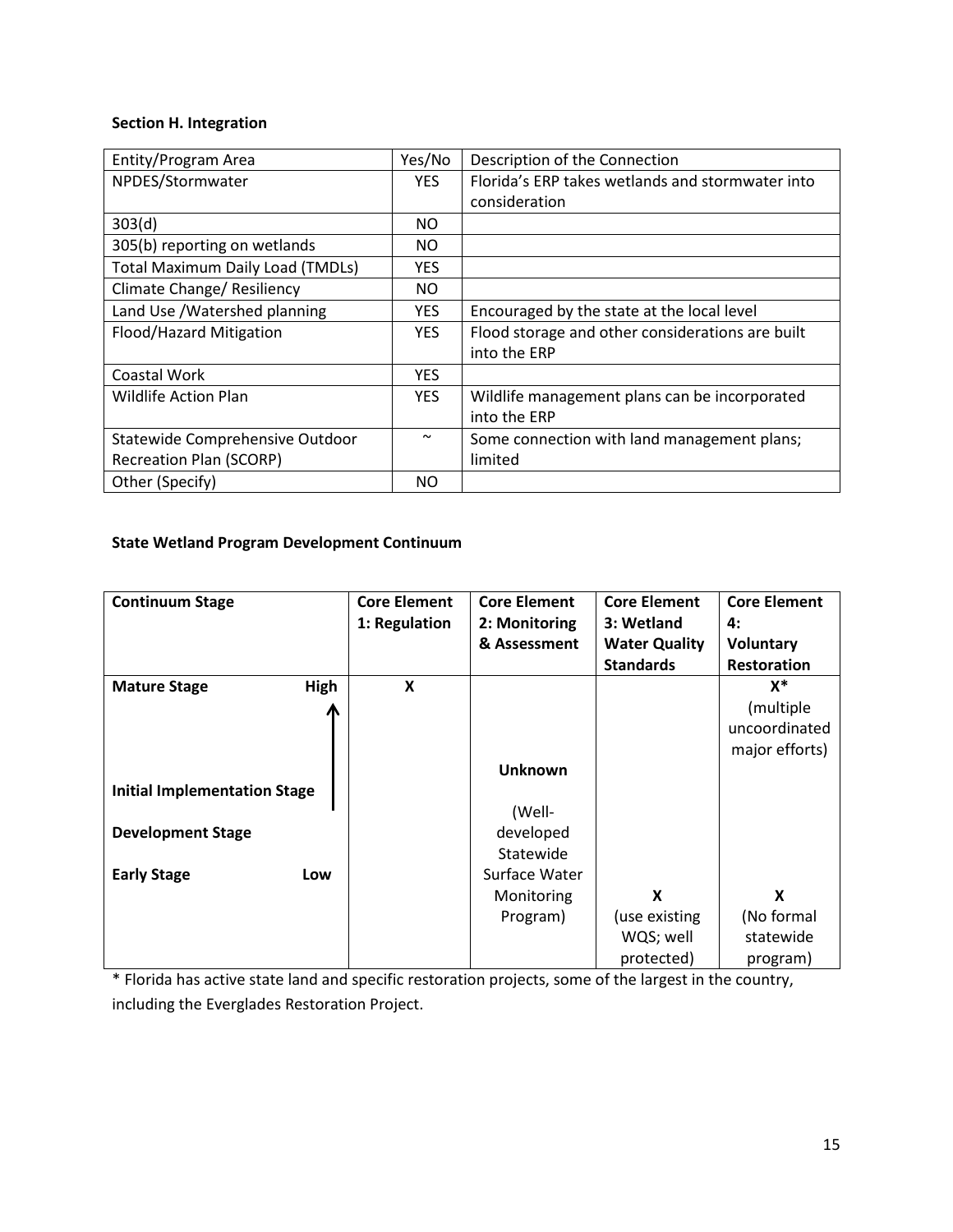#### **Section I. Contact Information**

#### **Timothy Rach** (Regulatory)

Florida Department of Environmental Protection Submerged Land and Environmental Resources Coordination 2600 Blair Stone Road, MS#2500 Tallahassee, Florida 32399-2400 (850) 245-8015 [Timothy.Rach@dep.state.fl.us](mailto:Timothy.Rach@dep.state.fl.us)

### **Andrew May** (Regulatory)

Florida Department of Environmental Protection Submerged Land and Environmental Resources Coordination 2600 Blair Stone Road, MS#2500 Tallahassee, Florida 32399-2400 (850) 245-8480 [Andrew.May@dep.state.fl.us](mailto:Andrew.May@dep.state.fl.us)

#### **Julie Espy** (Monitoring and Assessment)

Florida Department of Environmental Protection Division of Environmental Assessment and Restoration 2600 Blair Stone Road Tallahassee, Florida 32399-2400 (850) 245-8448 [Julie.espy@dep.state.fl.us](mailto:Julie.espy@dep.state.fl.us)

### **Section J. Useful State Websites**

#### **State Government Programs**

## 1. Florida Department of Environmental Protection: Water Programs <http://www.dep.state.fl.us/mainpage/default.htm>

The Department's Water Programs are responsible for protecting the quality of Florida's drinking water as well as its rivers, lakes, wetlands, springs and sandy beaches, and for reclaiming mined lands. The Programs provide the technical basis for setting the state's water quality standards; develop the rules and guidance for implementing these standards; and conduct permitting, compliance, and enforcement programs to establish these standards throughout the state. They also implement a comprehensive statewide watershed management program designed to identify and restore impaired water bodies. In addition, the Water Programs also provide \$100-200 million yearly to build or improve domestic wastewater and drinking water facilities, to reclaim mined lands, and to implement stormwater and other nonpoint source management projects.

a) Submerged Lands and Environmental Resources Coordination (SLERC)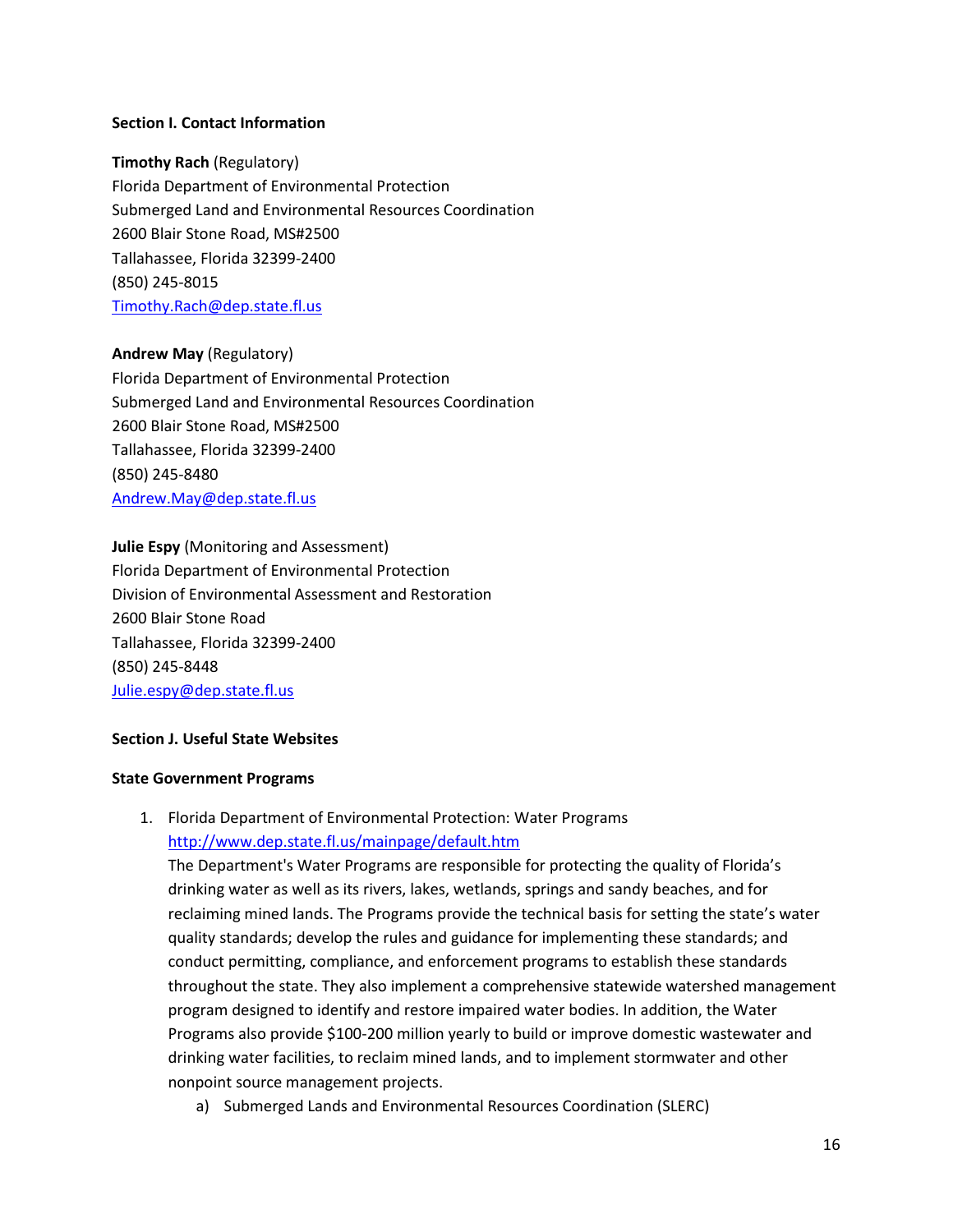<http://www.dep.state.fl.us/water/wetlands/>

- i. Florida Wetland Restoration Information Center
	- <http://www.dep.state.fl.us/water/wetlands/fwric/index.htm>
		- Restoration Policy & Programs
			- <http://www.dep.state.fl.us/water/wetlands/fwric/policy.htm>
- b) The State of Florida Wetland Program Plan <http://water.epa.gov/type/wetlands/upload/fl-wpp-2013.pdf>
- c) Everglades Restoration Program <http://www.dep.state.fl.us/everglades/>
- d) Office of Water Policy <http://www.dep.state.fl.us/water/waterpolicy/index.htm> Functions include:
	- Working in close coordination with the Florida's [five regional water](http://www.dep.state.fl.us/water/waterpolicy/districts.htm)  [management districts](http://www.dep.state.fl.us/water/waterpolicy/districts.htm) (WMDs) and other agencies to resolve statewide water planning and management issues.
	- Developing policies on water management issues.
	- Working with WMDs to ensure that regional water supply plans and programs are consistent with provisions of the Florida Water Resources Act, the Florida Water Plan, and other applicable guidance.
		- Assisting in the fulfillment of DEP's water management responsibilities under Chapter 373, 403, and other statutes and rules, pertaining to water supply, flood protection, floodplain management, water quality, and protection of natural systems.
- e) Stormwater

<http://www.dep.state.fl.us/water/stormwater/index.htm>

- f) Surface Water Quality Standards <http://www.dep.state.fl.us/water/wqssp/index.htm>
- g) Surface Water Improvement and Management Program (SWIM) <http://www.dep.state.fl.us/water/watersheds/swim.htm>
- h) Water Programs Permitting <http://www.dep.state.fl.us/water/permits.htm>
- i) Beaches and Coastal Systems <http://www.dep.state.fl.us/beaches/default.htm>
- j) Florida Springs <http://www.dep.state.fl.us/springs/>
- 2. Florida Forest Service
	- a. Wetland Restoration on State Forests [http://www.floridaforestservice.com/forest\\_management/hydrology\\_wetlands.html](http://www.floridaforestservice.com/forest_management/hydrology_wetlands.html)
- 3. Florida Fish and Wildlife Commission <http://www.myfwc.com/>
	- a. Freshwater Conservation Programs <http://www.myfwc.com/conservation/freshwater/>